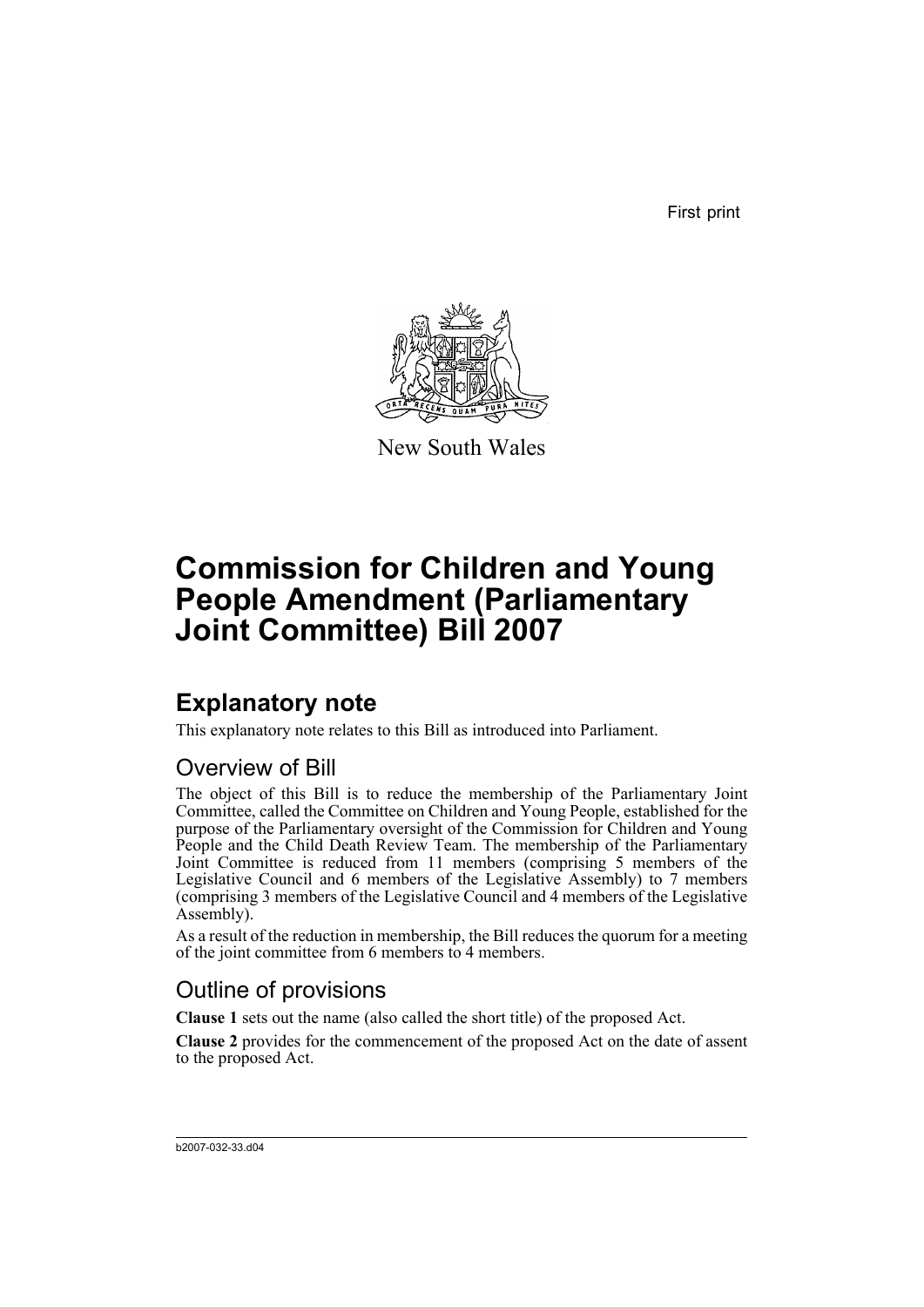Commission for Children and Young People Amendment (Parliamentary Joint Committee) Bill 2007

Explanatory note

**Clause 3** is a formal provision that gives effect to the amendments to the *Commission for Children and Young People Act 1998* set out in Schedule 1.

**Clause 4** provides for the repeal of the proposed Act after all the amendments made by the proposed Act have commenced.

#### **Schedule 1 Amendments**

Schedule 1 contains the amendments to section 29 of, and Schedule 1 to, the *Commission for Children and Young People Act 1998* outlined in the above Overview.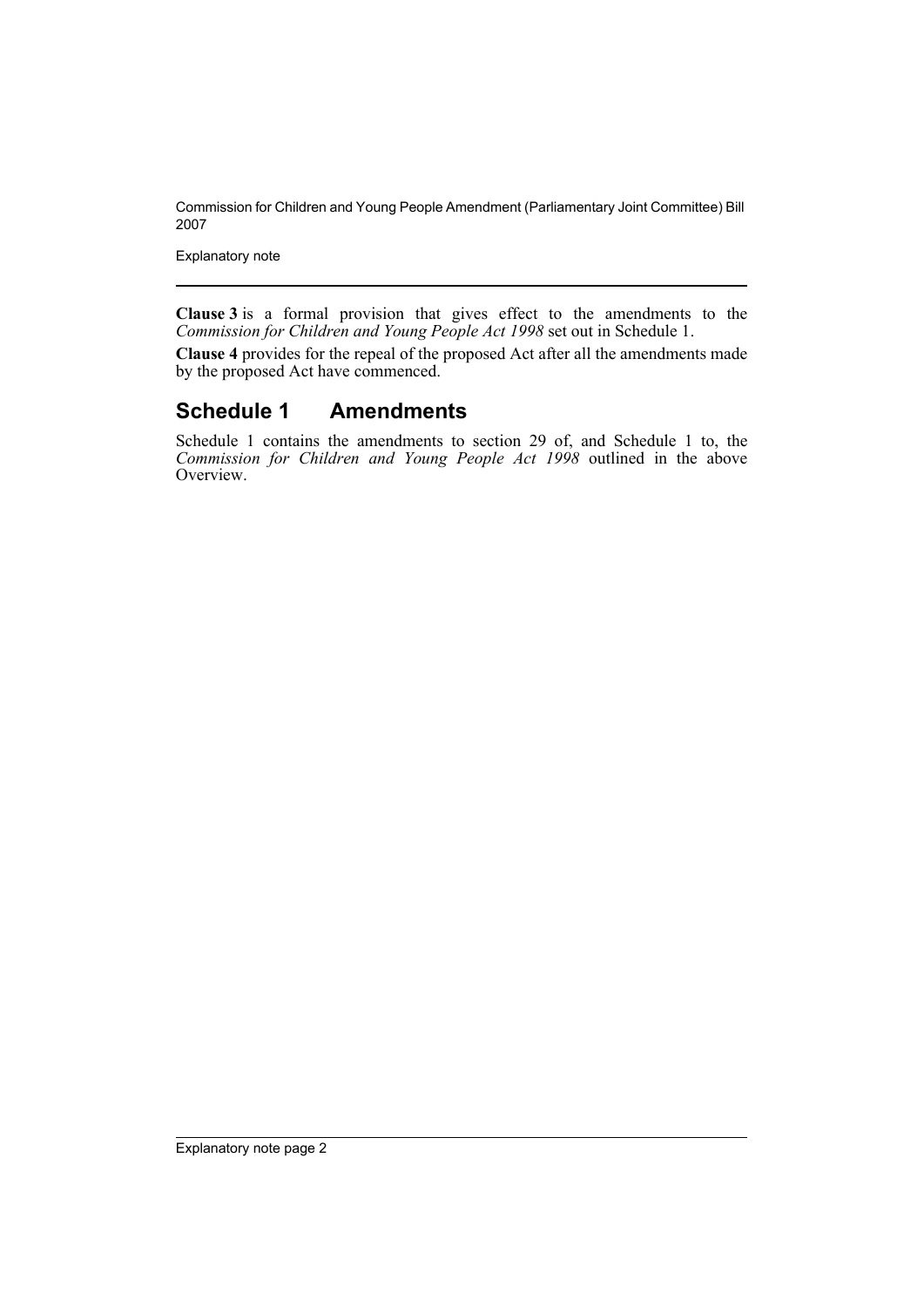First print



New South Wales

# **Commission for Children and Young People Amendment (Parliamentary Joint Committee) Bill 2007**

### **Contents**

|                                                                          | Page          |
|--------------------------------------------------------------------------|---------------|
| Name of Act                                                              |               |
| Commencement                                                             | 2             |
| Amendment of Commission for Children and Young People<br>Act 1998 No 146 |               |
| Repeal of Act                                                            | $\mathcal{P}$ |
| Schedule 1 Amendments                                                    | 3             |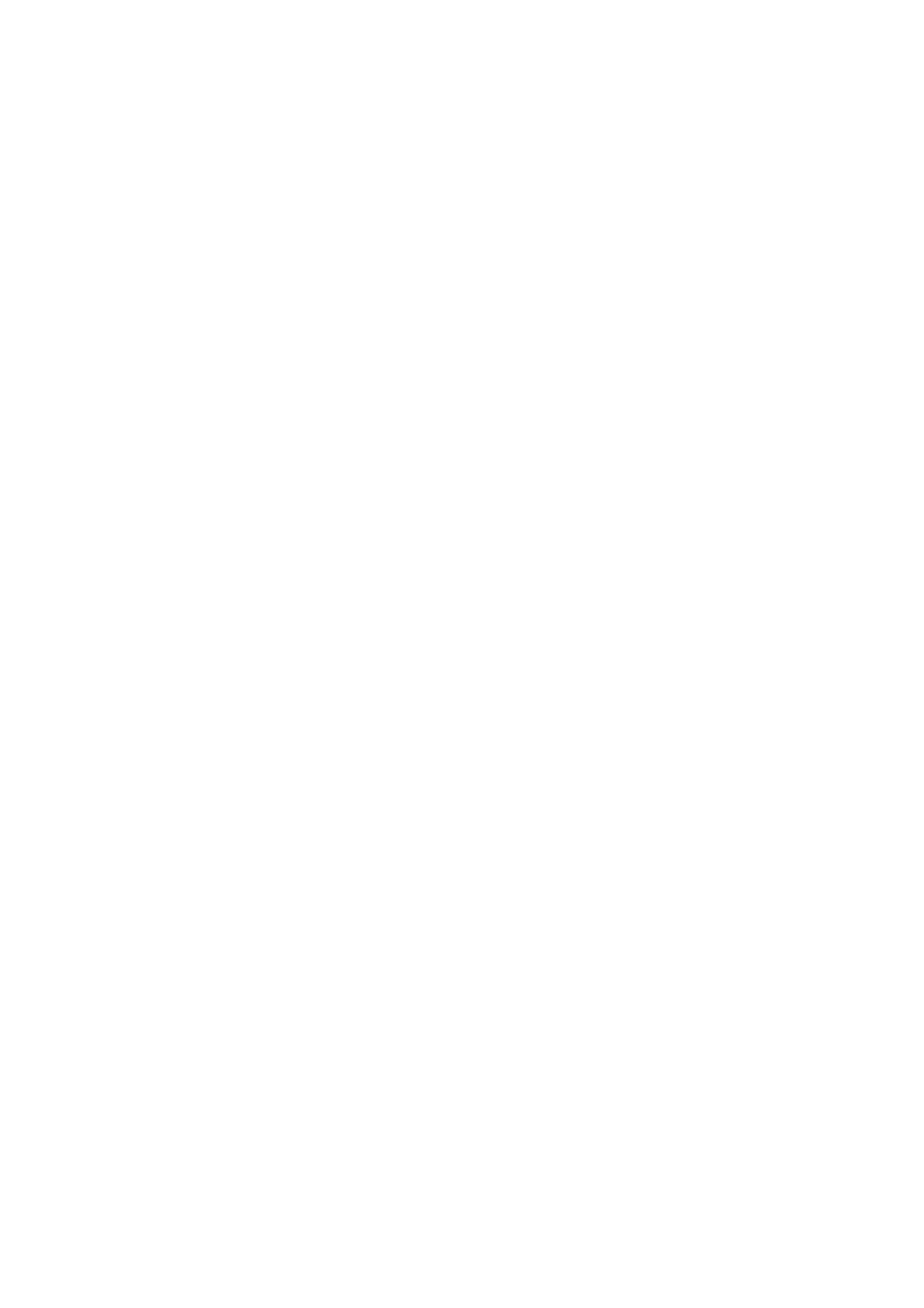

New South Wales

# **Commission for Children and Young People Amendment (Parliamentary Joint Committee) Bill 2007**

No , 2007

#### **A Bill for**

An Act to amend the *Commission for Children and Young People Act 1998* to reduce the membership of the Parliamentary Joint Committee established under that Act.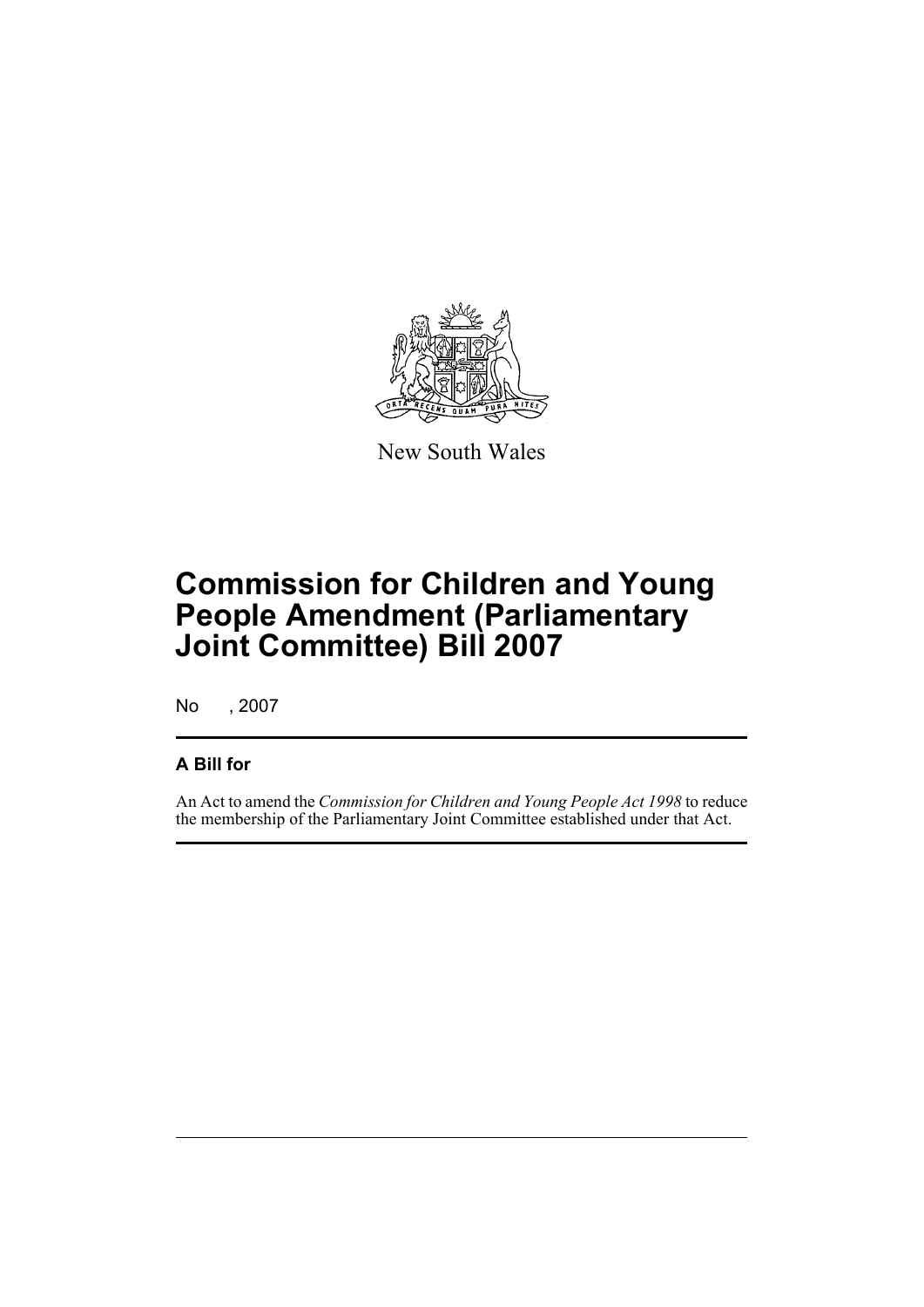<span id="page-5-3"></span><span id="page-5-2"></span><span id="page-5-1"></span><span id="page-5-0"></span>

|              |                      | The Legislature of New South Wales enacts:                                                                                                                |                |
|--------------|----------------------|-----------------------------------------------------------------------------------------------------------------------------------------------------------|----------------|
| $\mathbf 1$  |                      | Name of Act                                                                                                                                               | $\overline{2}$ |
|              |                      | This Act is the Commission for Children and Young People Amendment<br>(Parliamentary Joint Committee) Act 2007.                                           | 3<br>4         |
| $\mathbf{2}$ |                      | <b>Commencement</b>                                                                                                                                       | 5              |
|              |                      | This Act commences on the date of assent to this Act.                                                                                                     | 6              |
| 3            |                      | <b>Amendment of Commission for Children and Young People Act 1998</b><br>No 146                                                                           | 7<br>8         |
|              |                      | The Commission for Children and Young People Act 1998 is amended<br>as set out in Schedule 1.                                                             | 9<br>10        |
| 4            | <b>Repeal of Act</b> |                                                                                                                                                           | 11             |
|              | (1)                  | This Act is repealed on the day following the day on which this Act<br>commences.                                                                         | 12<br>13       |
|              | (2)                  | The repeal of this Act does not, because of the operation of section 30<br>of the <i>Interpretation Act 1987</i> , affect any amendment made by this Act. | 14<br>15       |
|              |                      |                                                                                                                                                           |                |